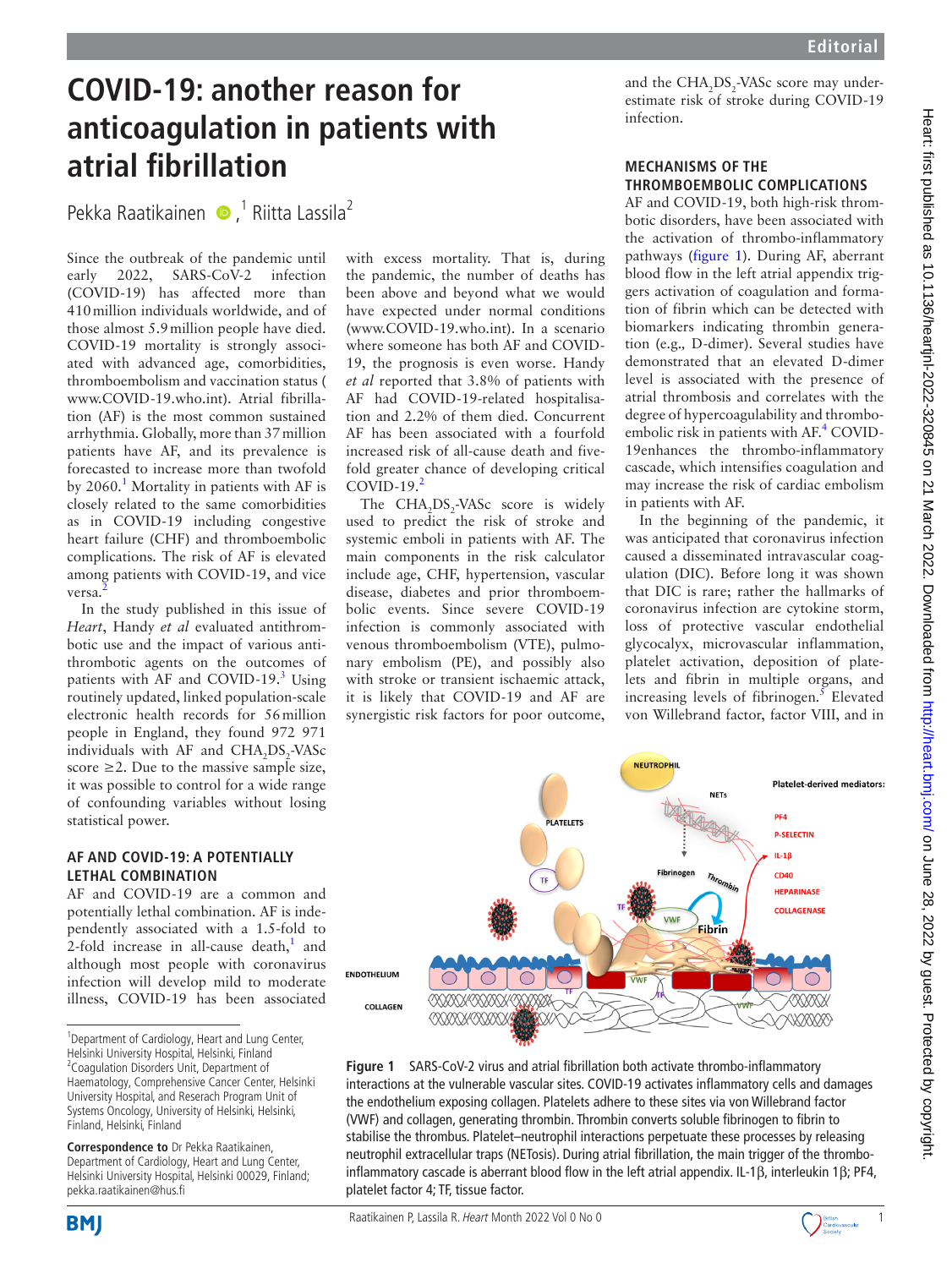

<span id="page-1-0"></span>**Figure 2** Atrial fibrillation (AF) and COVID-19 infection are synergistic high-risk thrombotic disorders, which are associated with the activation of thrombo-inflammatory pathways. Congestive heart failure, coronary artery disease, diabetes and other comorbidities increase the risk of thromboembolism and mortality, while anticoagulation reduces the risk of thrombus formation and improves survival. Optimisation of the management of all modifiable comorbidities alleviates thrombo-inflammation and improves outcome both in AF and COVID-19.

particular D-dimer levels, associate with poor outcome in patients with COVID-19. Most strikingly, high initial levels (>4mg/L) and progressively increasing D-dimer values have been associated with up to 20-fold to 50-fold enhanced risk of mortality.<sup>[6](#page-2-5)</sup>

### **COVID-19: ANOTHER REASON FOR ANTICOAGULATION IN PATIENTS WITH AF**

Thromboembolic complications have a substantial impact on morbidity and mortality in patients with AF and coronavirus infection, and the use of anticoagulants has been shown to improve outcome in both diseases ([figure](#page-1-0) 2). In patients with AF, vitamin K antagonists (VKAs) compared with placebo reduce the risk of stroke by 64% and mortality by 26%, and direct oral anticoagulants (DOACs) may provide even greater protection against thromboembolism.<sup>[1](#page-2-0)</sup> In the beginning of the COVID-19 pandemic, the incidence of VTE and PE in hospitalised patients was about 30%; since then, with better thromboprophylaxis, it has been reduced to 10-15 %.

Handy *et al* showed that in patients with concurrent AF and COVID-19, the use of any antithrombotic medication was associated with marginally lower odds of death (2.1% vs 2.5%), and foremost the survival rate was higher among patients using OAC than in those taking antiplatelets (APs). This is in line with prior data indicating that the OACs are more effective than APs in preventing thromboembolism not only

in patients with  $AF<sup>1</sup>$  but also in patients with COVID-19.

Despite the mortality benefit, the use of OAC did not reduce hospitalisation. Quite the reverse, hospitalisation was somewhat less frequent among patients using no antithrombotics than in those using antithrombotic medication. Although the specific reason(s) for the difference in the hospitalisation rate are uncertain, we agree with the authors that this may reflect greater awareness and health-seeking behaviour among OAC-using patients and/or more cautious attitude among the physicians managing them.

In the current study, only patients with CHA<sub>2</sub>DS<sub>2</sub>-VASc  $\geq$ 2 were included, and the impact of therapeutic OAC in patients with only one risk factor or no risk factors was not studied. It is possible that some patients with AF with COVID-19 may benefit from therapeutic anticoagulation despite low CHA<sub>2</sub>DS<sub>2</sub>-VASc score. Hopefully, this issue will be addressed in future studies.

## **ANTITHROMBOTIC AGENTS ARE NOT EQUAL**

There is striking difference between anticoagulants and AP agents. Anticoagulants are used for conditions that involve stasis, whereas APs are used for conditions that involve endothelial damage and platelets sticking to the injured site. Hence, it was understandable that OAC provided better protection against death in patients with AF with COVID-19 than did APs.

VKAs have a broad inhibitory mode of action on vitamin K-dependent coagulation factors. On initiation, VKAs, unlike DOACs, are inherently prothrombotic because they inhibit the natural anticoagulant proteins C and S faster than modulating the coagulation factors. Nevertheless, Handy *et al* observed no significant difference in mortality between patients using VKAs and DOAC.<sup>[3](#page-2-2)</sup> However, the COVID-19 hospitalisation rate was marginally elevated in patients with pre-existing VKA versus DOAC therapy. Potential explanations to this observation are the complex pharmacological characteristics and narrow therapeutic window of warfarin, many drug–drug and drug–food interactions, and need for regular coagulation monitoring and dose adjustments. The finding that the direct thrombin inhibitor dabigatran was associated with lower odds of death compared with the factor Xa inhibitors was appealing, but it needs to be confirmed in other large-scale studies before any recommendation on specific DOAC for patients with COVID-19 can be made.

The best evidence of the benefits of anticoagulation in patients with COVID-19 has been offered by low-molecular-weight heparin (LMWH). Early initiation of LMWH at a thromboprophylaxis dose versus no LMWH leads to a 40% reduction in COVID-19 mortality. In addition, in non-critically ill patients hospitalised with COVID-19, therapeutic dose of LMWH increased the probability of survival and reduced the need for cardiovascular or respiratory organ support compared with usual thromboprophylaxis. However, in critically ill patients with COVID-19, it did not provide any survival benefit compared with normal thromboprophylaxis.<sup>8</sup> Hence, the net effect of OAC on the clinical outcome appears to depend on the timing of the medication. That is, pre-existing use or early initiation of OAC may protect from severe COVID-19, while after severe COVID-19 illness has already developed OAC initiation may be too late and can no longer alter the progression of the disease.

## **TAKE HOME MESSAGE**

In the light of these and prior findings, it is obvious that COVID-19 is a dangerous disease in patients with AF and vice versa. While not evidence of causality, the data by Hardy *et al* imply that anticoagulation may play an important prognostic role in patients with AF with COVID-19. Although better than in most prior studies,